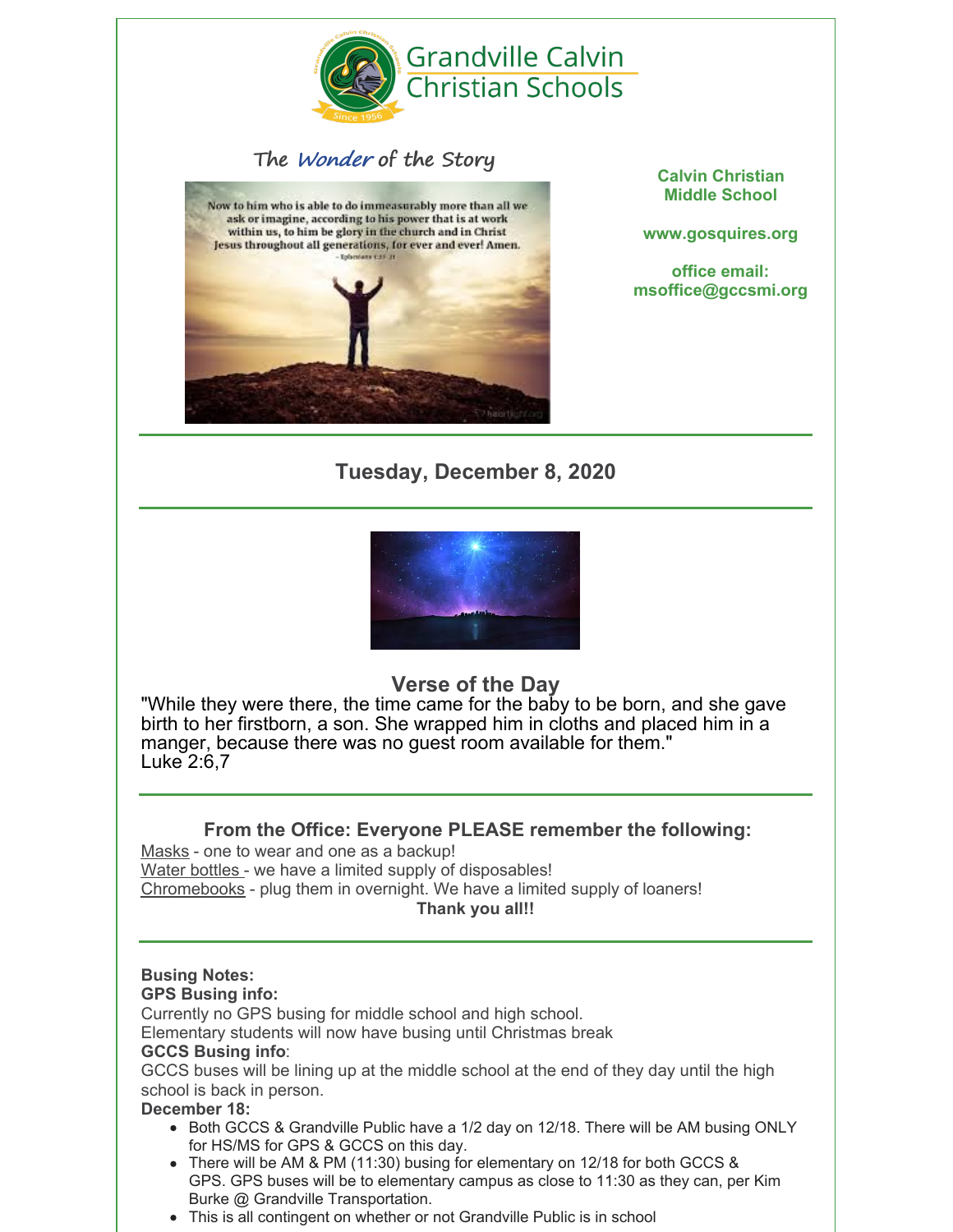#### **Chromebook Chargers:**

If you received a school charger for the 2 days of virtual learning, please return it to the office.

#### **Open Gym Schedule during lunch break: 12/8 Tuesday** HS gym: 8th grade, MS gym: 6th grade 1**2/9 Wednesday** HS gym: 7th grade



**Fleece needed!** One of our exploratory classes will be involved in a service project after Christmas. Students will be making fleece blankets to contribute to organizations that help people experiencing homelessness. They need donations of fleece to make adult size blankets. Recommended lengths for adult blankets are 2 1/2 yds. They are also looking for smaller fleece pieces that could be used for making hats and scarves. Donations can be brought to the

Middle School Office. If you have any questions, please contact [kschutte@gccsmi.org](mailto:kschutte@gccsmi.org)

## **Key Cards**

Key Cards are discount cards with coupons for many areas business. The purchase of the card supports Calvin Christian Athletics. There are 2 different choices for purchase. Car Care Key Card: \$10

Restaurant/store Key Card: \$20.

Purchase both and save on cars, restaurants and more! Great Christmas gifts as well! Key Cards are available at the High school or Business Office or order [online](https://qrkeycard.com/) (code 850).

#### **MS Counseling News:**

Miss Karel is available to meet with students on an as needed basis. More information can be found **[here](https://www.gosquires.org/hs/ms-counseling-office/).** You can use that page to schedule an appointment by clicking on the link on that page called "schedule an appointment." You can also come to the office to schedule an appointment with Miss Karel if needed.

## **Friday, December 11**

**Chips and Pop!**



**Bring your \$1 to get a treat at break!**

#### **HOT LUNCH NEWS:**

Just a friendly reminder that hot lunch accounts must be paid in full (or arrangements made) prior to Christmas Break.

Please use the links below to view your student's accounts prior to sending your email questions.

Intro To Hot Lunch [Information](https://docs.google.com/document/d/1BoZQTh6-gL7SKfAMh-Z4Uyyrj1ztysVpoZl64_2-FSA/edit?usp=sharing) Hot [Lunch](https://docs.google.com/document/d/1YaECT8lM5v4gXl2MzGj9-cB3W2wEodbLcrvK7rj1xGs/edit?usp=sharing) Links - MS Hot Lunch [Calendar](https://docs.google.com/spreadsheets/d/1UtvQt-cQEpbcHn9w8uKPECKOxGm6SFjvAvQsb0DwAIE/edit?usp=sharing) - MS & HS

Thank you for your continued support of the hot lunch program and we look forward to the hope of a more traditional second semester!